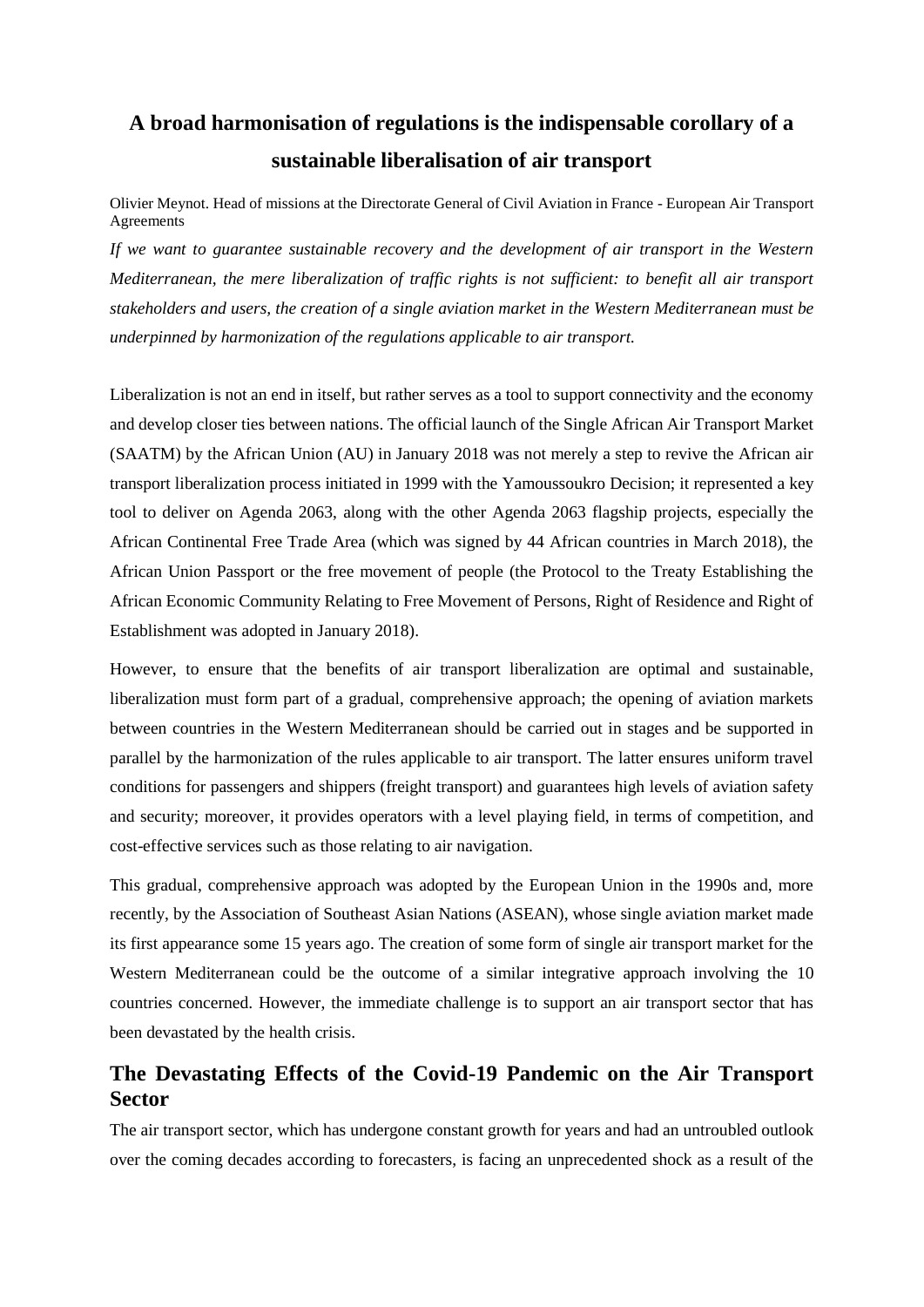Covid-19 pandemic and is not expected to return to the 2019 level of activity until 2024 at the very earliest.

At its 76th General Meeting held on 24 November 2020, the International Air Transport Association (IATA), which represented 290 airlines, updated its forecasts regarding the impact of the crisis. The figures for 2020 are staggering: passengers numbers are down by 66% compared to 2019, airlines are estimated to generate just 328 billion US dollars, down by 60.9% compared to the previous year (838 billion), airline losses are now estimated at 118.5 billion US dollars, downgraded from June's estimate of a "mere" 84.3 billion, airline debts have increased from 430 billion US dollars in 2019 to 651 billion in 2020, and so on.

The outlook for airports is equally grim. According to the Airports Council International Europe (ACI Europe), which represents nearly 500 airports in 46 European countries, traffic on 15 November was already down by 1.5 billion passengers compared to 2019 levels. Under these conditions, ACI Europe estimates that more than 190 airports run the risk of insolvency. In terms of recovery arrangements, it is exercising extreme caution out of fear of lasting changes in travel habits.

Despite the fact that the prospect of an effective vaccine has revived airline stock prices, IATA is predicting a difficult 2021, with losses estimated at 38.7 billion US dollars. It does not expect air traffic to return to 2019 levels until 2024 and, even then, only if certain conditions are fulfilled, especially with respect to the vaccine's effectiveness.

Against this backdrop, the opening up of markets between the countries of the Western Mediterranean could represent a facilitator for relaunching air transport for passengers and goods in this region. In the longer term, the creation of a single aviation market should involve an additional dimension: regulatory convergence is the only way to guarantee the harmonious, sustainable and safe development of air transport. This requires a gradual, comprehensive approach, similar to that used to construct the single European air transport market and implement common air spaces with the neighbouring countries of the European Union created through specific European air agreements.

## **A Gradual, Comprehensive Approach: The Example of the Construction of the Single European Air Transport Market**

The internal market of the European Union, which comprises the 27 member states and also fully extends to Iceland, Liechtenstein and Norway through the Agreement on the Economic European Area (EEA), allows airlines with an air carrier licence issued by one of these 30 states to freely operate services between all the airports in this region, including in cabotage, without any restrictions in terms of routes, frequency and capacity, and with complete freedom to set fares.

The construction of this single aviation market, which concluded in 1997 with respect to liberalization when cabotage was included, has been accompanied by full harmonization of the rules applicable to air transport in terms of safety, security, air traffic management, slot allocation, insurance, competition, the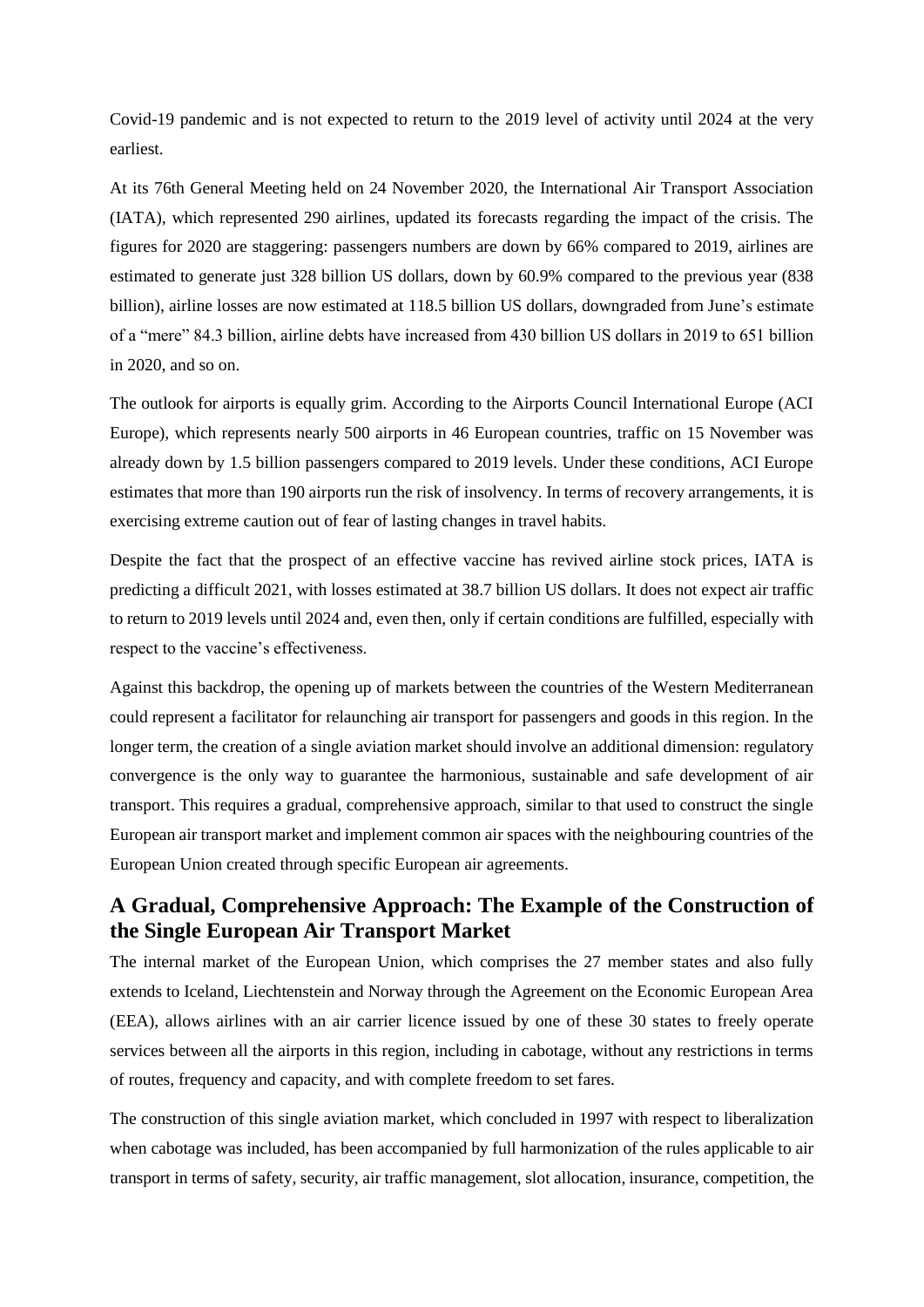environment, consumer protection, flight crew working hours, etc. All stakeholders in the air transport chain must therefore apply the same rules; this benefits not only passengers and shippers, who are guaranteed high-quality air transport through some of the strictest standards around, but also airlines and airports, which are able to operate in an environment where the competition is fair, the rules are the same for everyone, and the services are ever more efficient.

The liberalization of air transport within the European Union has resulted in increased connectivity, diversification of supply, lower fares and, therefore, increased traffic. There are now four times more routes (or pairs of cities served) than in 1992, when the liberalization process began, and eight times more routes on which at least three carriers compete, all for the benefit of air transport users (source: European Commission).

The European Union's single aviation market has been extended to the six countries of the Western Balkans (Albania, Bosnia and Herzegovina, Kosovo, North Macedonia, Montenegro and Serbia) through an agreement to create a European Common Aviation Area (ECAA) that was signed in 2006. As well as the 27 EU member states and the six Western Balkan states, this area also encompasses Iceland and Norway. These 35 states will eventually share the same air transport rules in a space where airlines holding a carrier licence issued by one of the states can operate freely. However, integration of the Western Balkansinto the single airspace is a gradual and conditional process; the agreement provides for two meetings to transpose its provisions into national law and ensure that the countries of the Balkans implement a predefined list of European standards, as set out in the agreement. At each stage, new rights are granted to air carriers. The number of routes between the European Union and the countries of the Western Balkans trebled between 2006 and 2018 (source: European Commission).

However, regulatory harmonization between the European and Maghreb countries of the Western Mediterranean need not go this far, since the ECAA agreement forms part of the process to gradually integrate the countries of the Western Balkans into the European Union and reflects their commitment to fully embrace the European acquis.

#### **Drawing on this Gradual, Comprehensive Approach to Build the "Single Aviation Market for the Western Mediterranean"**

The creation of a single aviation market for the Western Mediterranean should be based on these same principles: a gradual opening up of markets linked to a certain degree of harmonization of the rules applicable to air transport. This construction could be considered a gradual process, the first step of which would involve the execution of Euro-Mediterranean-style agreements relating to air services between each of the Maghreb countries and the European Union; at the same time, the Maghreb countries could work together to open up their markets in the spirit of the Yamoussoukro Decision (1999) and within the more general framework of the creation of the Single African Air Transport Market.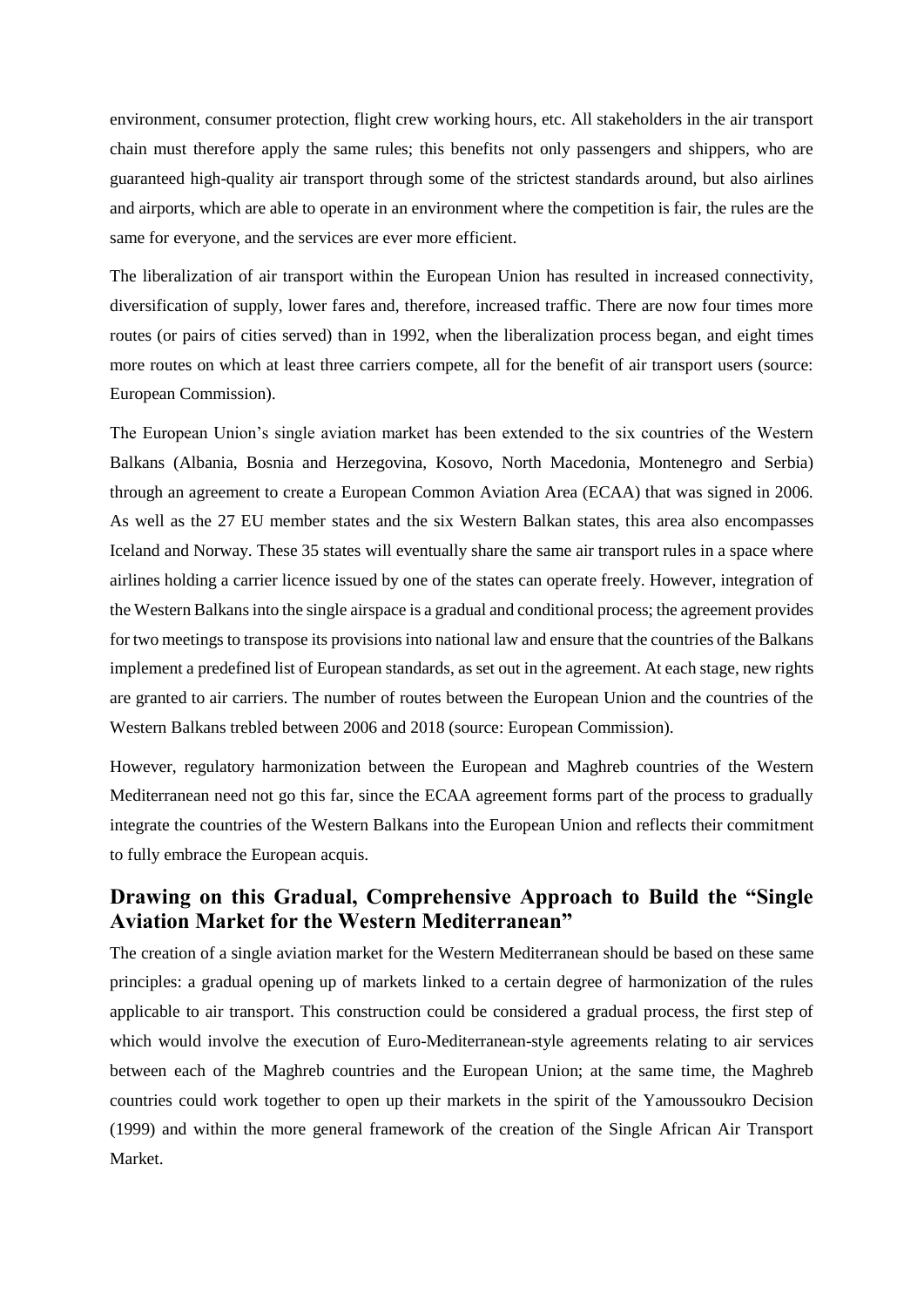#### **With respect to north-south relations**

The European Union has already embarked on the journey to open up its aviation market to some Maghreb countries as part of its external air transport policy dedicated to neighbouring countries. This policy concerns Algeria, Libya, Morocco and Tunisia.

Thus, the 2006 "Euro-Mediterranean aviation agreement between the European Community and its Member States, of the one part and the Kingdom of Morocco, of the other part" sets out the conditions for the operation of commercial air services between the Kingdom of Morocco and the 27 countries of the European Union. Air services are already largely open, and Moroccan and European air carriers are permitted to operate unlimited services between any airport in the Kingdom and any airport in the European Union. This opening up of markets is accompanied by a process of regulatory harmonization in several areas of air transport, albeit not to the extent provided for by the ECAA agreement. Ultimately, when the joint committee, the body responsible for managing the agreement, confirms Morocco's implementation of all air transport regulations provided for by the treaty, air carriers will benefit from additional opportunities (i.e. certain fifth-freedom rights, especially within the European Union for Moroccan carriers).

Since this agreement with Morocco was implemented in late 2006, the number of city pairs served has doubled (there were 198 different connections between Morocco and the European Union in 2018), the average fare has fallen by more than 60% and the number of passengers has doubled (15 million in 2018) (source: European Commission).

A similar agreement between Tunisia and the European Union, the text of which was initialled in November 2017, should finally be implemented in 2021 after a delay caused by legal problems within the European Union. The philosophy of this agreement is in keeping with that of the agreement with Morocco, namely an opening up of markets based on a certain degree of harmonization of the rules applicable to air transport. Arrangements have been made to ensure a smooth transition between the current situation and the full opening up of the market between Tunisia and the European Union with a view to supporting the efforts of Tunisian air carriers to adapt to this new situation.

Since 2008, the European Commission has also had a negotiation mandate for Algeria; in other words, an authorization issued by the Council of the European Union and EU member states to open negotiations with Algeria on a European air transport agreement. It is therefore possible that negotiations between Algeria and the European Union will be launched on the basis of an agreement that sets forth the same principles as the two preceding agreements once the two parties are ready to do so.

With respect to the other two Maghreb countries, i.e. Libya, which has observer status within the Union for the Mediterranean and is involved in the European Union's neighbourhood policy, and Mauritania, which is not included in this policy, relations with the European Union in the field of air transport remain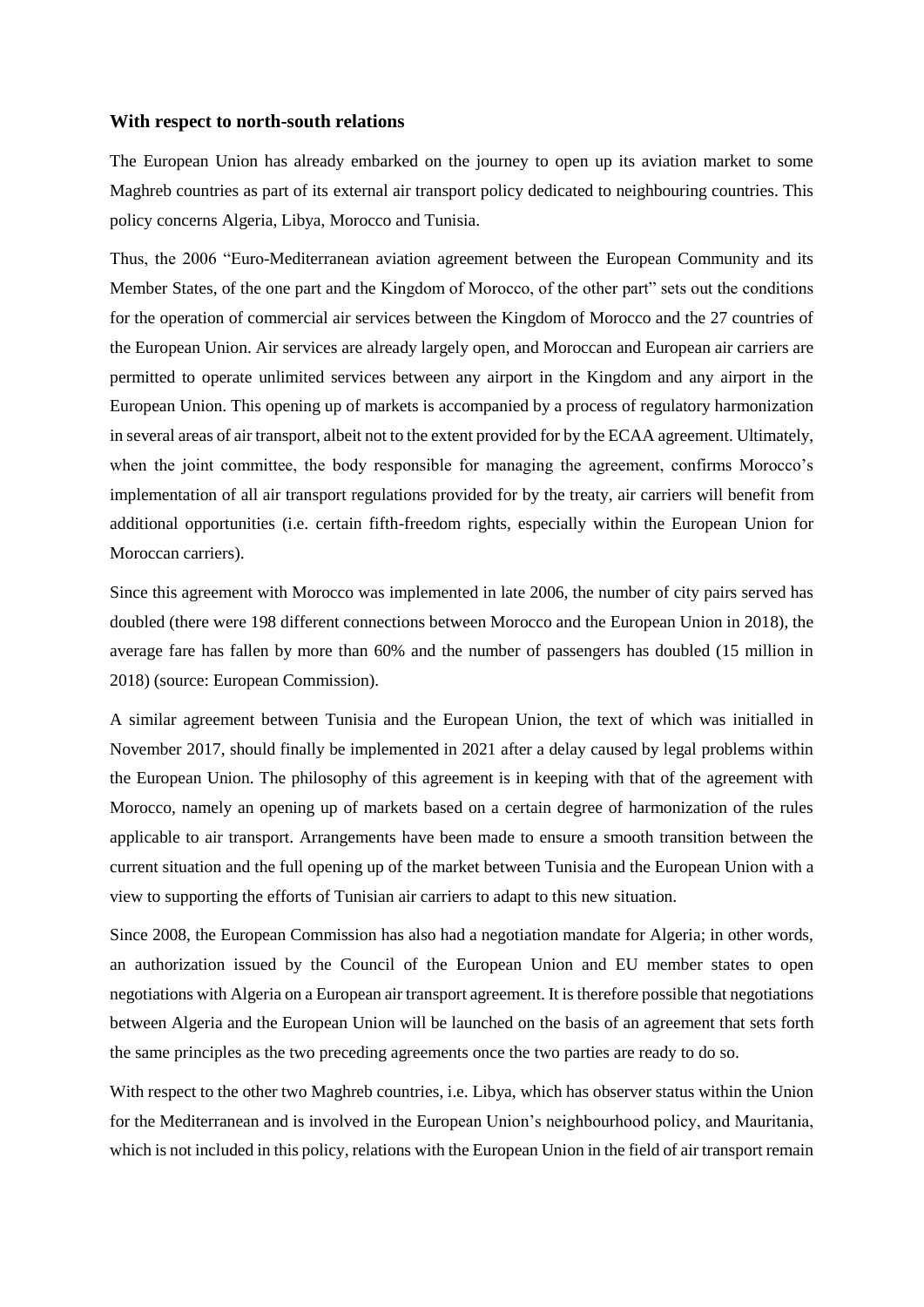to be defined, especially since the intensity of traffic between these two states and EU member states remains marginal.

The figures below provide more insight into the priorities and effects of the European Union's aviation policy towards its neighbours in the Eastern Mediterranean (sources: Eurostat):

|                | 2014      | 2015      | 2016      | 2017      | 2018      | 2019       |
|----------------|-----------|-----------|-----------|-----------|-----------|------------|
| <b>Algeria</b> | 4,767,772 | 5,036,314 | 5,337,257 | 5,538,734 | 5,394,335 | 5,213,326  |
| <b>Morocco</b> | 7,902,589 | 7,800,398 | 7.864.422 | 8.825.896 | 9.779.788 | 11.048.632 |
| <b>Tunisia</b> | 3,652,440 | 2,938,734 | 2,907,029 | 3,341,045 | 3,827,976 | 4,152,709  |

The economies of Morocco and Tunisia are highly dependent on tourism, and the rise in passenger numbers between the former and the five European countries within the Western Mediterranean is being fuelled by the benefits of the European agreement, which allows all Moroccan and European carriers, especially low-cost airlines, to operate all possible routes between the airports of Morocco and those of the European Union. It is important to note the repercussions of the events of 2015 on tourist traffic in the two countries. With regard to Tunisia more specifically, the flow of passengers is rising less drastically than for Morocco, given that existing bilateral agreements generally do not allow European low-cost carriers to operate from a member state other than the one that issued them with a carrier licence. The forthcoming signing of the air agreement between Tunisia and the European Union will make it possible to observe the effects of liberalization on passenger flows. Finally, in the case of Algeria, certain bilateral agreements retain limitations and restrictive conditions on the level of access to the market, which is likely playing a role in the stagnation of traffic and the maintenance of fares deemed excessively high.

| Passengers<br>2019 | <b>Algeria</b> | Libya | <b>Mauritania</b> | <b>Morocco</b> | <b>Tunisia</b> |
|--------------------|----------------|-------|-------------------|----------------|----------------|
| <b>Spain</b>       | 693,796        | ٠     | 1,242             | 2,355,411      | 119,807        |
| <b>France</b>      | 4,352,669      | ٠     | 38,883            | 6,706,645      | 3,444,762      |
| <b>Italy</b>       | 149,009        |       |                   | 1,412,533      | 504,398        |
| <b>Malta</b>       |                | 4,180 |                   | 18,788         | 36,322         |
| <b>Portugal</b>    | 17,852         | ٠     | 61                | 555,255        | 47,420         |
| Total:             | 5,213,326      | 4,180 | 40,186            | 11,048,632     | 4,152,709      |

Given current air traffic levels between Libya and Mauritania and the European Union, the relationship between them in the field of air transport has yet to be defined.

#### **With respect to relations between the Maghreb countries**

The Yamoussoukro Decision of November 1999 begins with these words: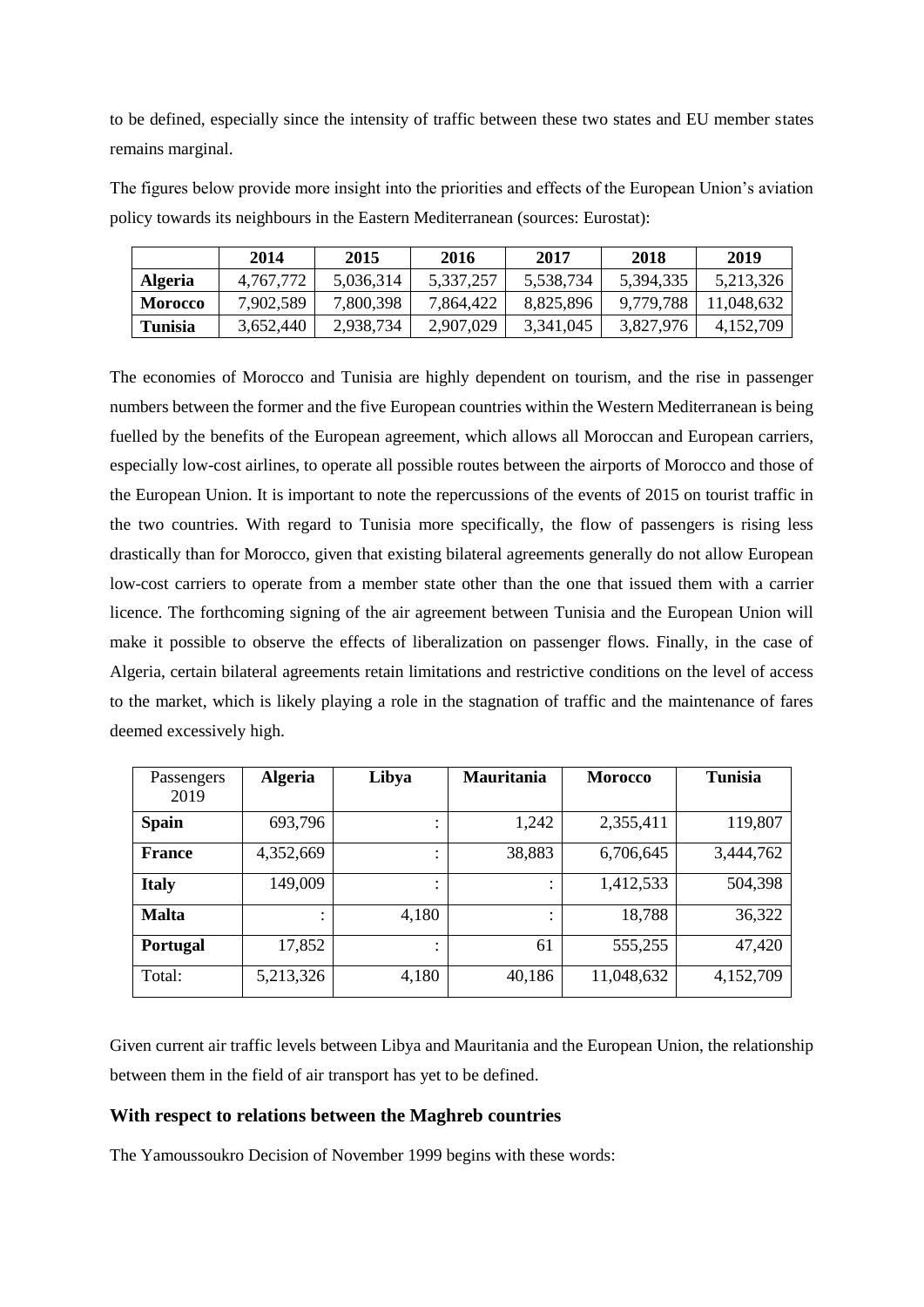*"We, African Ministers in charge of civil aviation meeting in Yamoussoukro, Côte d'Ivoire on 13 and 14 November 1999, (...) hereby adopt this decision (...):*

*This Decision establishes the arrangement among State Parties for the gradual liberalization of scheduled and non-scheduled intra-Africa air transport services. This Decision has precedence over any multilateral or bilateral agreements on air services between State Parties which are incompatible with this Decision."*

Besides the gradual liberalization of services (the first five freedoms of the air), without limitation in terms of capacity or frequency, the key features of a single market, the Decision also includes a notable addition, i.e. the possibility of states to designate an airline from another state party to the Yamoussoukro Decision.

In 2018, two essential annexes were added: Annex 5 on Regulations on Competition in Air Transport Services within Africa and Annex 6 on Regulations on the Protection of Consumers of Air Transport Services. This is surely proof that a single market cannot be viewed from a liberalization viewpoint alone, and that the convergence or, better still, harmonization, of certain rules is essential to guarantee that it functions properly.

The official launch of the Single African Air Transport Market in January 2018 placed the Yamoussoukro Decision in the context of Agenda 2063 and revived a liberalization process that was initiated 20 years earlier. Thirty-four African states, including Morocco, have already made "solemn commitments" to the SAATM, and 18 states have already signed the Implementation Protocol aimed at ensuring coherence between the Yamoussoukro Decision and their bilateral air service agreements (source: website of the African Civil Aviation Commission).

In the foreword to the 2018 edition of the Yamoussoukro Decision (Single African Air Transport Market - Towards a Single African Sky), Moussa Faki Mahamat, Chairperson of the African Union Commission, said that air transport liberalization in Africa would lead to greater connectivity, a "massive reduction in air ticket prices" and growth in intra-African traffic in terms of passengers and freight, which would improve the profitability of African airlines. These remarks are supported in particular by a study by InterVista titled "Transforming Intra-African Air Connectivity: The Economic Benefits of Implementing the Yamoussoukro Decision".

The effective implementation of liberalization is likely to reveal a broader need for regulatory harmonization. This need should quickly become evident in the field of aviation safety and security, especially when states avail themselves of the option to designate air carriers whose regulatory oversight in these fields is guaranteed by another state.

In addition, the increased flow involves the risk of saturating the airspace and air traffic control bodies. The search for greater efficiency in this area, especially in terms of the economy and environment (e.g. reduction of greenhouse gas emissions), should result in ever stronger cooperation, one of the advanced